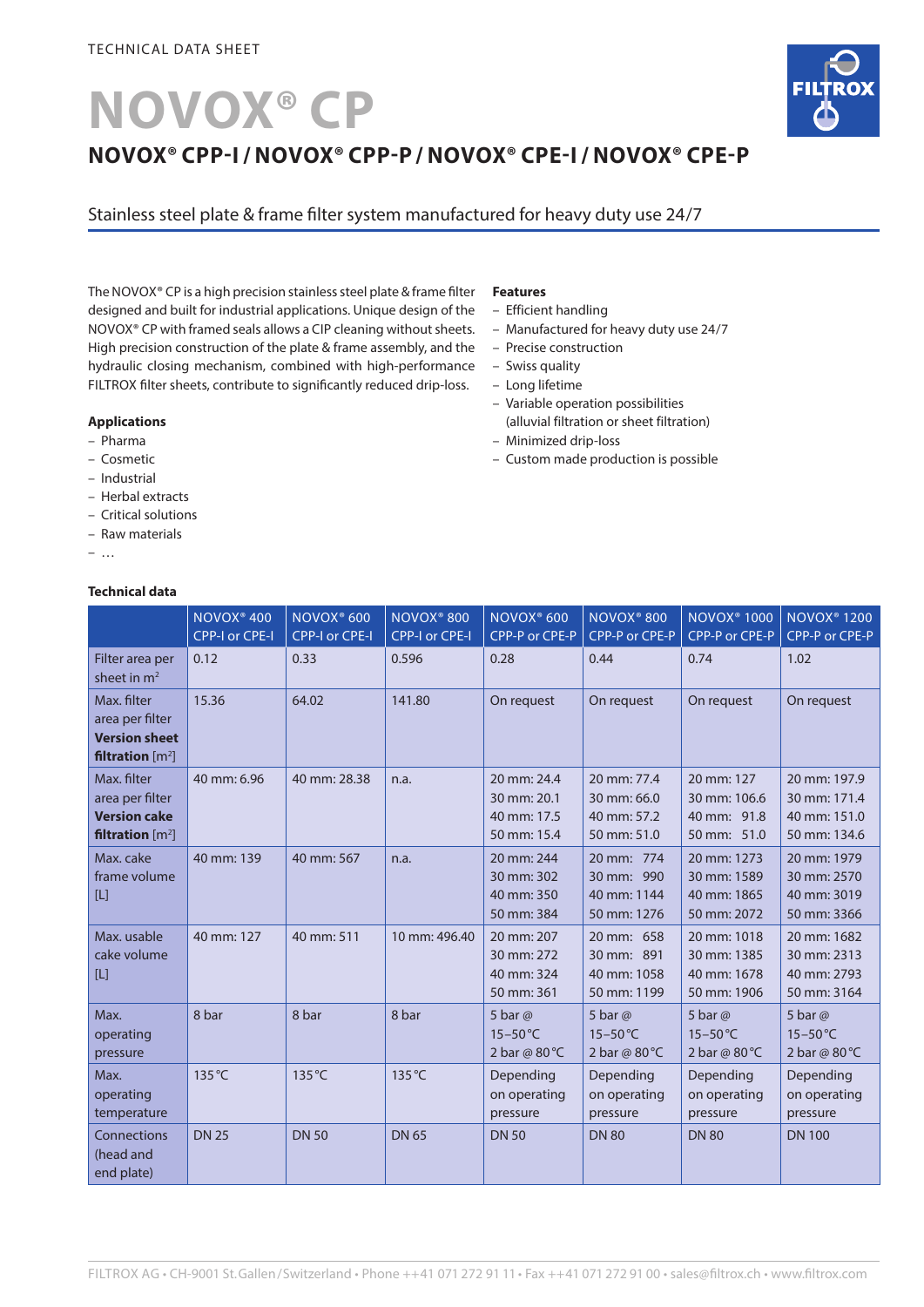## **Filter configurations**

|                                                  | NOVOX <sup>®</sup> 400<br>CPP-I or CPE-I      | NOVOX <sup>®</sup> 600<br>CPP-I or CPE-I | NOVOX <sup>®</sup> 800<br>CPP-I or CPE-I | NOVOX <sup>®</sup> 600<br>CPP-P or CPE-P                                   | <b>NOVOX® 800</b><br>CPP-P or CPE-P                                      | <b>NOVOX<sup>®</sup> 1000</b><br>CPP-P or CPE-P                          | <b>NOVOX<sup>®</sup> 1200</b><br>CPP-P or CPE-P                                        |
|--------------------------------------------------|-----------------------------------------------|------------------------------------------|------------------------------------------|----------------------------------------------------------------------------|--------------------------------------------------------------------------|--------------------------------------------------------------------------|----------------------------------------------------------------------------------------|
| <b>Material filter</b><br>plates                 | <b>Stainless steel</b><br>(316L)              | <b>Stainless steel</b><br>(316L)         | <b>Stainless steel</b><br>(316L)         | PP or PVDF                                                                 | PP or PVDF                                                               | PP or PVDF                                                               | PP or PVDF                                                                             |
| <b>Material cake</b><br>frames                   | Stainless steel<br>(316L)                     | Stainless steel<br>(316L)                | Stainless steel<br>(316L)                | PP or PVDF                                                                 | PP or PVDF                                                               | PP or PVDF                                                               | PP or PVDF                                                                             |
| <b>Thickness filter</b><br>plates                | $10 \text{ mm}$                               | $10 \text{ mm}$                          | <b>10 mm</b>                             | $25 \text{ mm}$                                                            | 30 mm                                                                    | 30 mm                                                                    | 35 mm                                                                                  |
| Thickness cake<br>frames                         | $10 \text{ mm}$<br>$25 \, \text{mm}$<br>40 mm | $25 \, \text{mm}$<br>40 mm               | $10 \text{ mm}$                          | $20 \, \text{mm}$<br>$25 \, \text{mm}$<br>30 mm<br>35 mm<br>40 mm<br>50 mm | $20 \, \text{mm}$<br>$25 \text{ mm}$<br>30 mm<br>35 mm<br>40 mm<br>50 mm | $20 \, \text{mm}$<br>$25 \text{ mm}$<br>30 mm<br>35 mm<br>40 mm<br>50 mm | $20 \, \text{mm}$<br>$25 \, \text{mm}$<br>$30 \, \text{mm}$<br>35 mm<br>40 mm<br>50 mm |
| Gaskets                                          | Silicone<br>Viton                             | Silicone<br>Viton                        | Silicone<br>Viton                        | Silicone<br>Viton                                                          | Silicone<br>Viton                                                        | Silicone<br>Viton                                                        | Silicone<br>Viton                                                                      |
| Standard<br>connections                          | Triclamp (TC)                                 | Triclamp (TC)                            | Triclamp (TC)                            | Triclamp (TC)                                                              | Triclamp (TC)                                                            | Triclamp (TC)                                                            | Triclamp (TC)                                                                          |
| Connections<br>(specials on<br>request)          | DIN 11851.<br>Dairy or<br>Flange              | DIN 11851.<br>Dairy or<br>Flange         | DIN 11851.<br>Dairy or<br>Flange         | DIN 11851.<br>Dairy or<br>Flange                                           | DIN 11851,<br>Dairy or<br>Flange                                         | DIN 11851.<br>Dairy or<br>Flange                                         | DIN 11851,<br>Dairy or<br>Flange                                                       |
| <b>Material</b><br>without pro-<br>duct contact* | Stainless steel<br>304 or higher              | Stainless steel<br>304 or higher         | Stainless steel<br>304 or higher         | Stainless steel<br>304 or higher                                           | Stainless steel<br>304 or higher                                         | Stainless steel<br>304 or higher                                         | Stainless steel<br>304 or higher                                                       |
| Movable                                          | Yes                                           | Yes                                      | <b>No</b>                                | Yes                                                                        | <b>No</b>                                                                | <b>No</b>                                                                | <b>No</b>                                                                              |
| <b>Diversion</b><br>chamber                      | n.a.                                          | n.a.                                     | n.a.                                     | n.a.                                                                       | n.a.                                                                     | n.a.                                                                     | n.a.                                                                                   |
| <b>Diversion</b><br>plate                        | n.a.                                          | n.a.                                     | n.a.                                     | n.a.                                                                       | n.a.                                                                     | n.a.                                                                     | n.a.                                                                                   |
| Closing<br>mechanism                             | Electro or<br>pneumatic<br>hydraulic          | Electro or<br>pneumatic<br>hydraulic     | Electro or<br>pneumatic<br>hydraulic     | Electro or<br>pneumatic<br>hydraulic                                       | Electro or<br>pneumatic<br>hydraulic                                     | Electro or<br>pneumatic<br>hydraulic                                     | Electro or<br>pneumatic<br>hydraulic                                                   |

\* except hydraulic components, slide barring, caster, and small parts